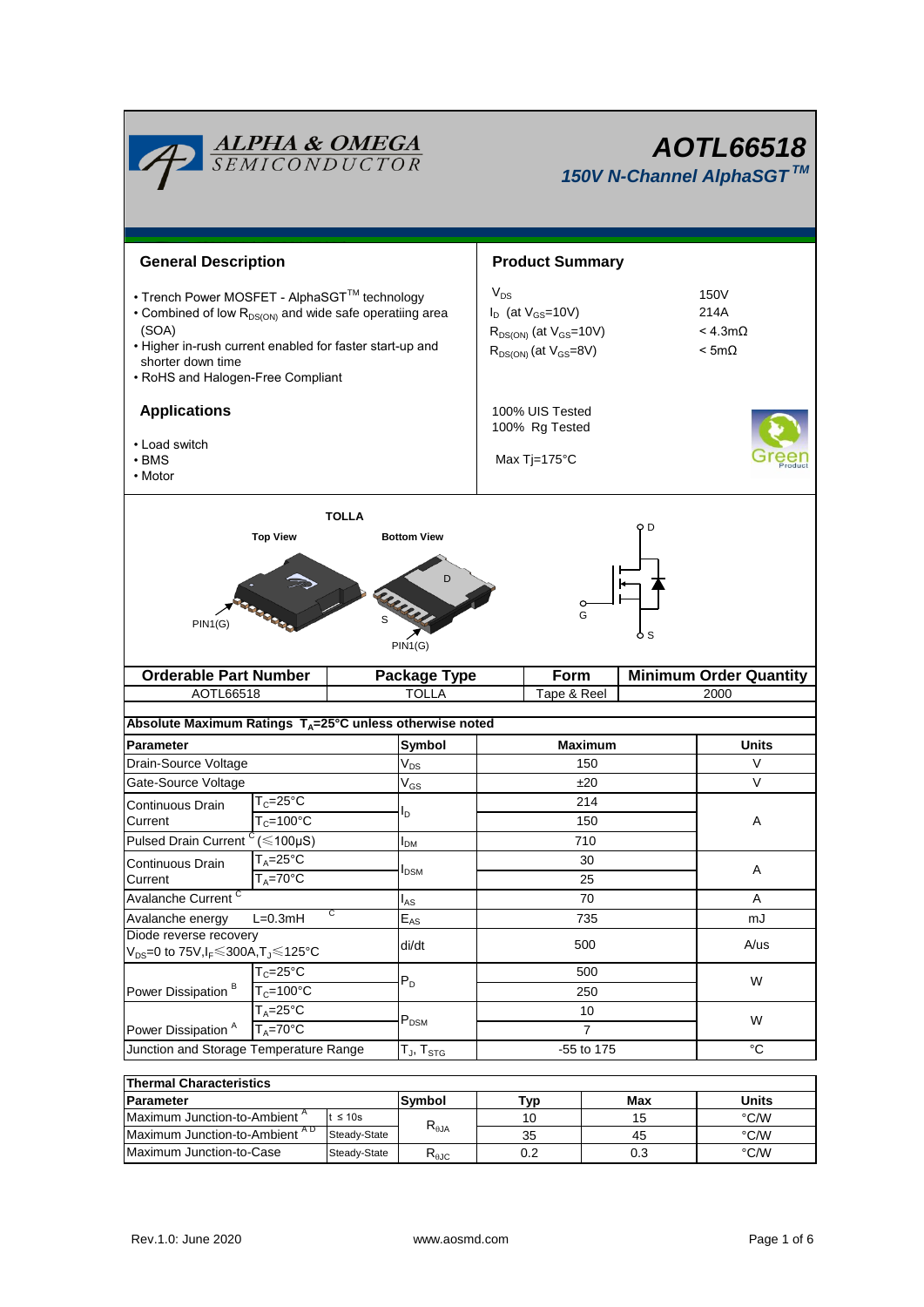

#### **Electrical Characteristics (TJ=25°C unless otherwise noted)**

| <b>Symbol</b>               | Parameter                             | <b>Conditions</b>                                                                           | Min                            | <b>Typ</b> | <b>Max</b> | <b>Units</b> |           |  |
|-----------------------------|---------------------------------------|---------------------------------------------------------------------------------------------|--------------------------------|------------|------------|--------------|-----------|--|
| <b>STATIC PARAMETERS</b>    |                                       |                                                                                             |                                |            |            |              |           |  |
| <b>BV<sub>DSS</sub></b>     | Drain-Source Breakdown Voltage        | $I_D = 250 \mu A$ , $V_{GS} = 0V$                                                           |                                | 150        |            |              | V         |  |
| $I_{DSS}$                   | Zero Gate Voltage Drain Current       | $V_{DS}$ =150V, $V_{GS}$ =0V                                                                |                                |            |            | 1            | μA        |  |
|                             |                                       |                                                                                             | $T = 55^{\circ}C$              |            |            | 5            |           |  |
| $I_{GSS}$                   | Gate-Body leakage current             | $V_{DS} = 0V$ , $V_{GS} = \pm 20V$                                                          |                                |            |            | ±100         | nA        |  |
| $V_{GS(th)}$                | Gate Threshold Voltage                | V <sub>DS</sub> =V <sub>GS.</sub> I <sub>D</sub> =250µA                                     |                                | 2.7        | 3.2        | 3.7          | V         |  |
| $R_{DS(ON)}$                |                                       | $V_{GS}$ =10V, $I_{D}$ =20A                                                                 |                                |            | 3.5        | 4.3          | $m\Omega$ |  |
|                             | Static Drain-Source On-Resistance     |                                                                                             | $T_{\parallel} = 125^{\circ}C$ |            | 6.8        | 8.3          |           |  |
|                             |                                       | $V_{GS}$ =8V, $I_{D}$ =20A                                                                  |                                | 3.9        | 5          | $m\Omega$    |           |  |
| $g_{FS}$                    | <b>Forward Transconductance</b>       | $V_{DS}$ =5V, $I_D$ =20A                                                                    |                                | 50         |            | S            |           |  |
| $V_{SD}$                    | Diode Forward Voltage                 | $IS=1A, VGS=0V$                                                                             |                                | 0.68       | 1          | V            |           |  |
| lls                         | Maximum Body-Diode Continuous Current |                                                                                             |                                |            |            | 214          | A         |  |
|                             | <b>DYNAMIC PARAMETERS</b>             |                                                                                             |                                |            |            |              |           |  |
| $\mathbf{C}_{\text{iss}}$   | <b>Input Capacitance</b>              |                                                                                             |                                |            | 6460       |              | pF        |  |
| $C_{\rm oss}$               | <b>Output Capacitance</b>             | $V_{GS}$ =0V, $V_{DS}$ =75V, f=1MHz                                                         |                                |            | 820        |              | рF        |  |
| $C_{\text{rss}}$            | Reverse Transfer Capacitance          |                                                                                             |                                | 5          |            | pF           |           |  |
| R <sub>g</sub>              | Gate resistance                       | $f = 1$ MHz                                                                                 |                                | 1.1        | 2.3        | 3.5          | Ω         |  |
|                             | <b>SWITCHING PARAMETERS</b>           |                                                                                             |                                |            |            |              |           |  |
| $Q_q(10V)$                  | <b>Total Gate Charge</b>              | $V_{GS}$ =10V, $V_{DS}$ =75V, $I_{D}$ =20A                                                  |                                |            | 80         | 115          | nC        |  |
| $\mathsf{Q}_{\text{gs}}$    | Gate Source Charge                    |                                                                                             |                                |            | 32         |              | nC        |  |
| $\mathsf{Q}_{\text{gd}}$    | Gate Drain Charge                     |                                                                                             |                                |            | 15         |              | nC        |  |
| $\mathsf{Q}_{\mathsf{oss}}$ | Output Charge                         | $V_{GS}$ =0V, $V_{DS}$ =75V                                                                 |                                |            | 273        |              | nС        |  |
| $t_{D(on)}$                 | Turn-On DelayTime                     |                                                                                             |                                |            | 27         |              | ns        |  |
| $\mathsf{t}_\mathsf{r}$     | Turn-On Rise Time                     | $V_{GS}$ =10V, $V_{DS}$ =75V, R <sub>L</sub> =3.75 $\Omega$ ,<br>$R_{\text{GEN}} = 3\Omega$ |                                |            | 20         |              | ns        |  |
| $t_{D(off)}$                | <b>Turn-Off DelayTime</b>             |                                                                                             |                                |            | 49         |              | ns        |  |
| $t_f$                       | <b>Turn-Off Fall Time</b>             |                                                                                             |                                |            | 28         |              | ns        |  |
| $\mathfrak{t}_{\text{rr}}$  | Body Diode Reverse Recovery Time      | $I_F = 20A$ , di/dt=500A/ $\mu$ s                                                           |                                |            | 86         |              | ns        |  |
| $Q_{rr}$                    | Body Diode Reverse Recovery Charge    | $I_F = 20A$ , di/dt=500A/us                                                                 |                                |            | 920        |              | nC        |  |

A. The value of R<sub>ata</sub> is measured with the device mounted on 1in<sup>2</sup> FR-4 board with 2oz. Copper, in a still air environment with T<sub>a</sub> =25° C. The Power dissipation  $\overleftrightarrow{P}_{DSM}$  is based on R  $_{0JA}$  t≤ 10s and the maximum allowed junction temperature of 175°C. The value in any given application depends on the user's specific board design, and the maximum temperature of 175°C may be used if the PCB allows it.

B. The power dissipation P<sub>D</sub> is based on T<sub>J(MAX)</sub>=175°C, using junction-to-case thermal resistance, and is more useful in setting the upper<br>dissipation limit for cases where additional heatsinking is used.

C. Single pulse width limited by junction temperature  $T_{J(MAX)}=175^\circ$  C.

D. The  $R_{q_0A}$  is the sum of the thermal impedance from junction to case  $R_{q_0C}$  and case to ambient.

E. The static characteristics in Figures 1 to 6 are obtained using <300us pulses, duty cycle 0.5% max.

F. These curves are based on the junction-to-case thermal impedance which is measured with the device mounted to a large heatsirk, assuming<br>a maximum junction temperature of T<sub>J(MAX)</sub>=175° C. The SOA curve provides a singl

G. The maximum current rating is package limited.

H. These tests are performed with the device mounted on 1 in<sup>2</sup> FR-4 board with 2oz. Copper, in a still air environment with T<sub>A</sub>=25°C.

APPLICATIONS OR USES AS CRITICAL COMPONENTS IN LIFE SUPPORT DEVICES OR SYSTEMS ARE NOT AUTHORIZED. AOS DOES NOT ASSUME ANY LIABILITY ARISING OUT OF SUCH APPLICATIONS OR USES OF ITS PRODUCTS. AOS RESERVES THE RIGHT TO MAKE CHANGES TO PRODUCT SPECIFICATIONS WITHOUT NOTICE. IT IS THE RESPONSIBILITY OF THE CUSTOMER TO EVALUATE SUITABILITY OF THE PRODUCT FOR THEIR INTENDED APPLICATION. CUSTOMER SHALL COMPLY WITH APPLICABLE LEGAL REQUIREMENTS, INCLUDING ALL APPLICABLE EXPORT CONTROL RULES, REGULATIONS AND LIMITATIONS.

AOS' products are provided subject to AOS' terms and conditions of sale which are set forth at: http://www.aosmd.com/terms\_and\_conditions\_of\_sale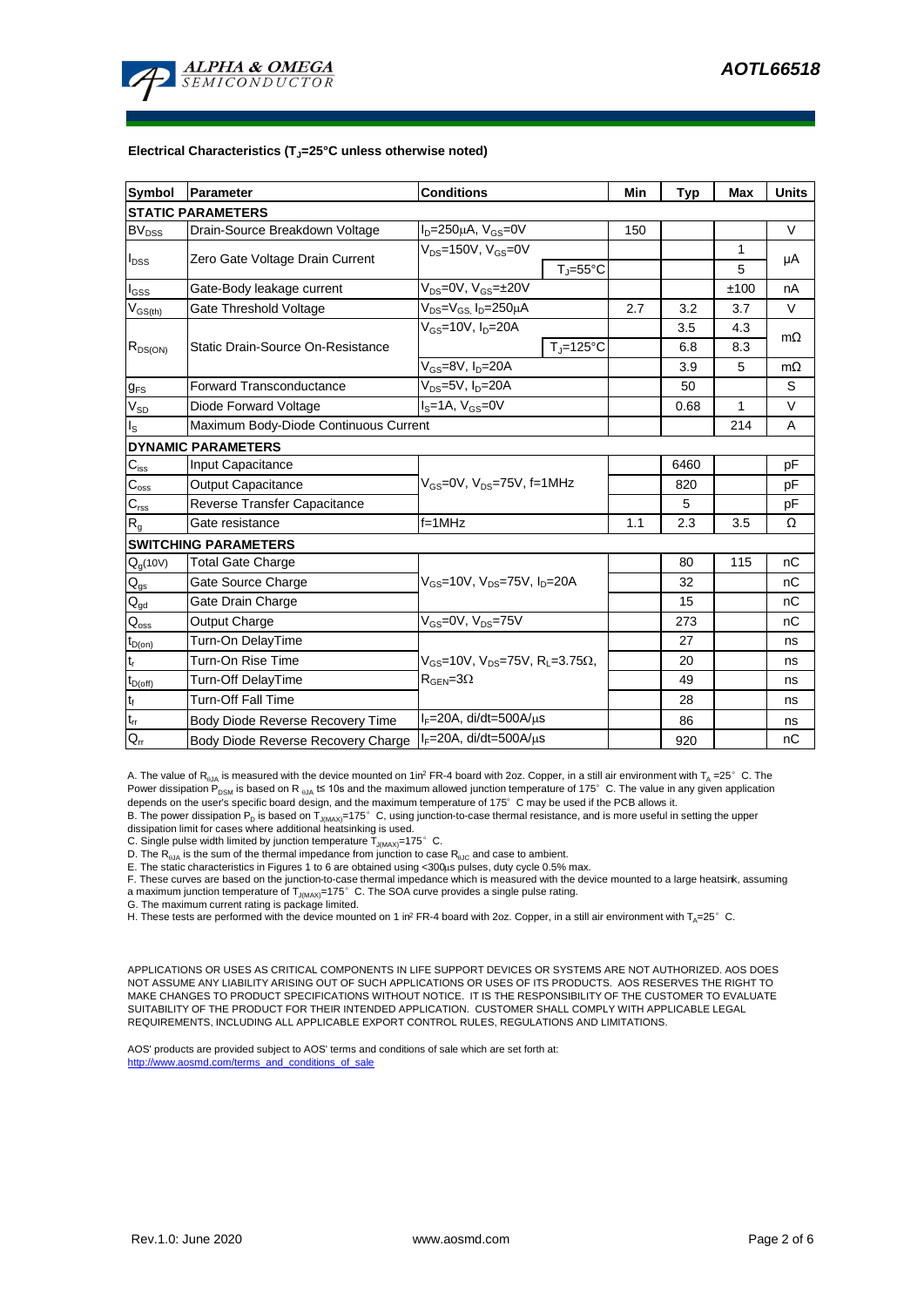

### **TYPICAL ELECTRICAL AND THERMAL CHARACTERISTICS**

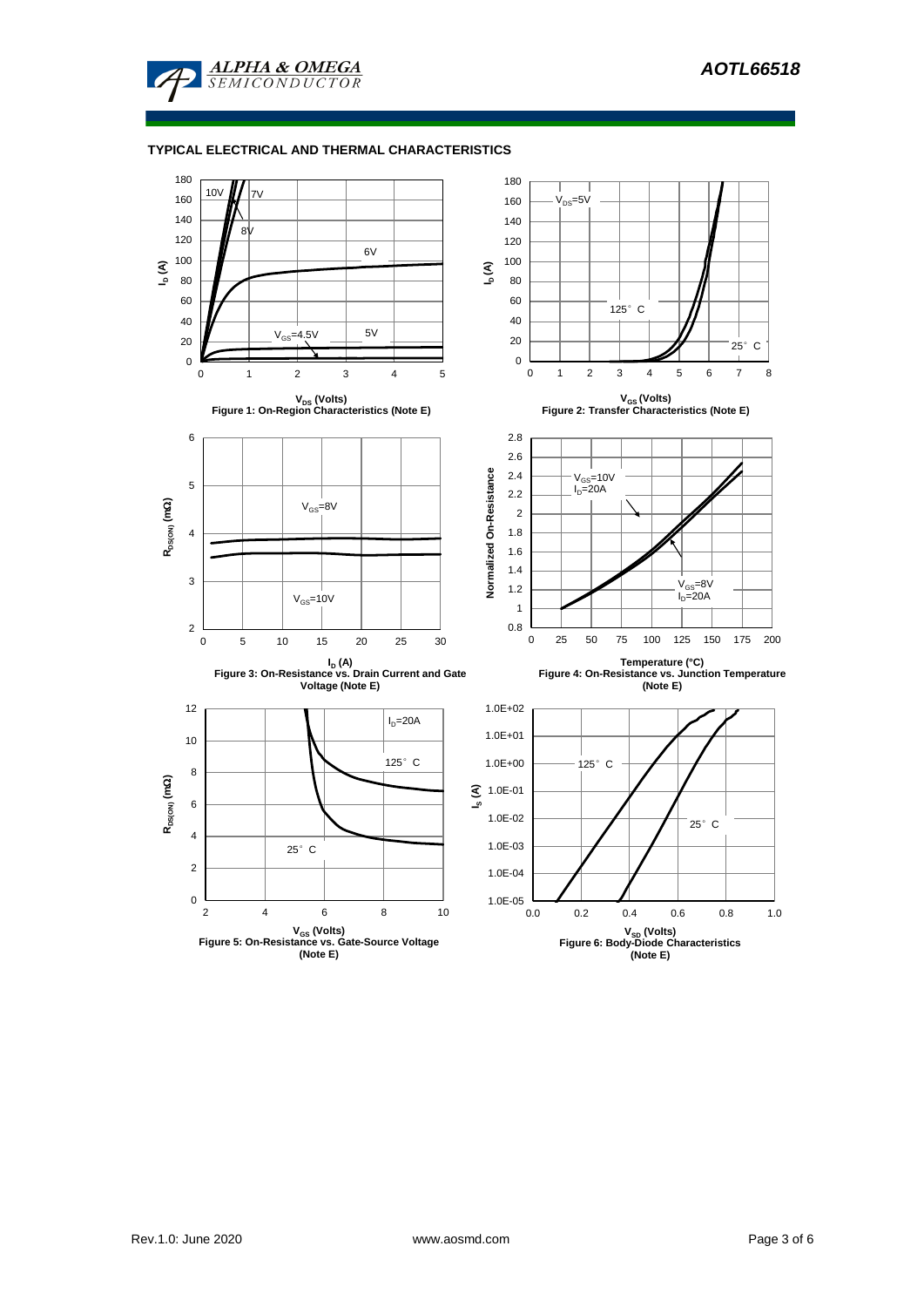

#### **TYPICAL ELECTRICAL AND THERMAL CHARACTERISTICS**



**Pulse Width (s) Figure 11: Normalized Maximum Transient Thermal Impedance (Note F)**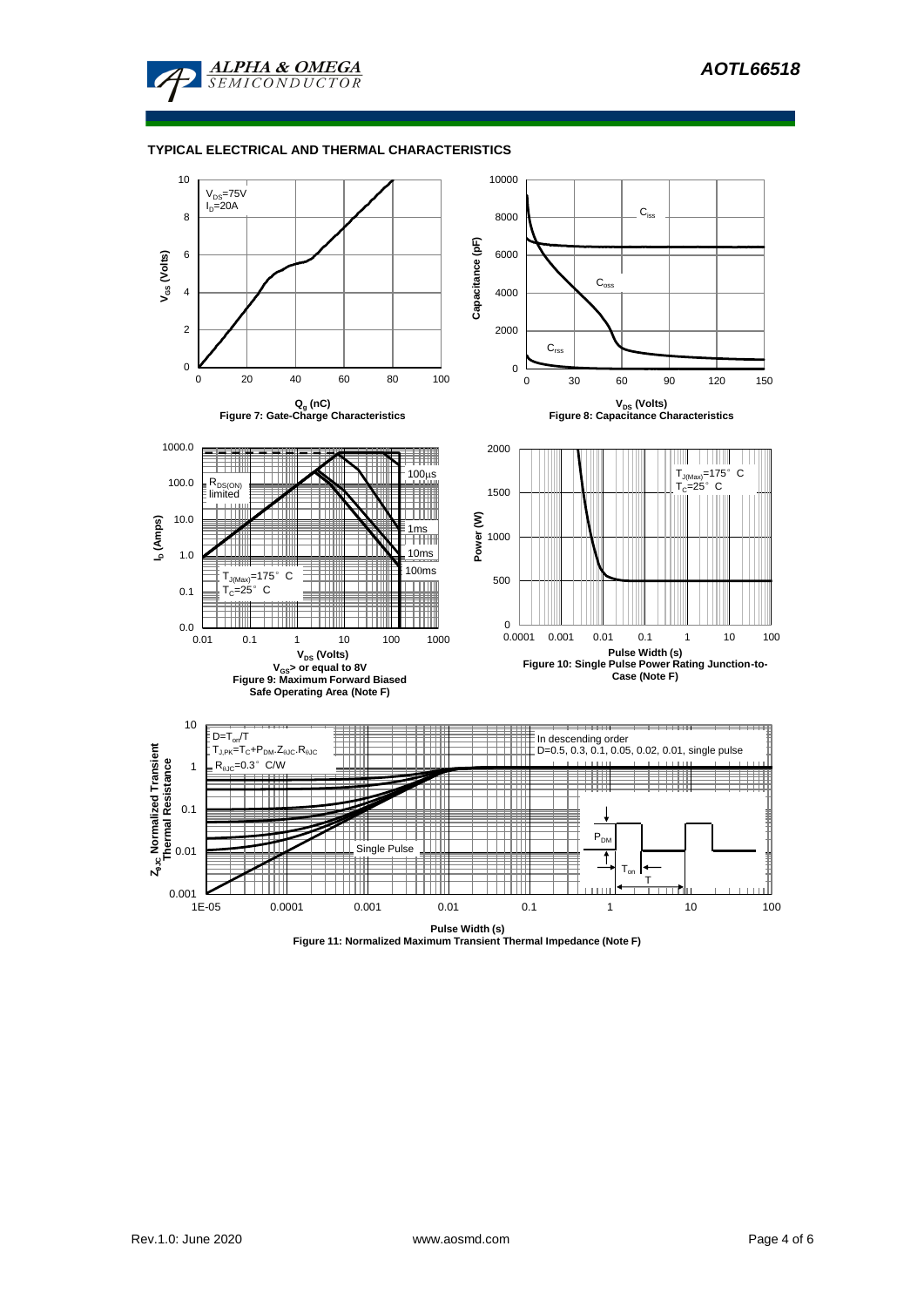

## **TYPICAL ELECTRICAL AND THERMAL CHARACTERISTICS**